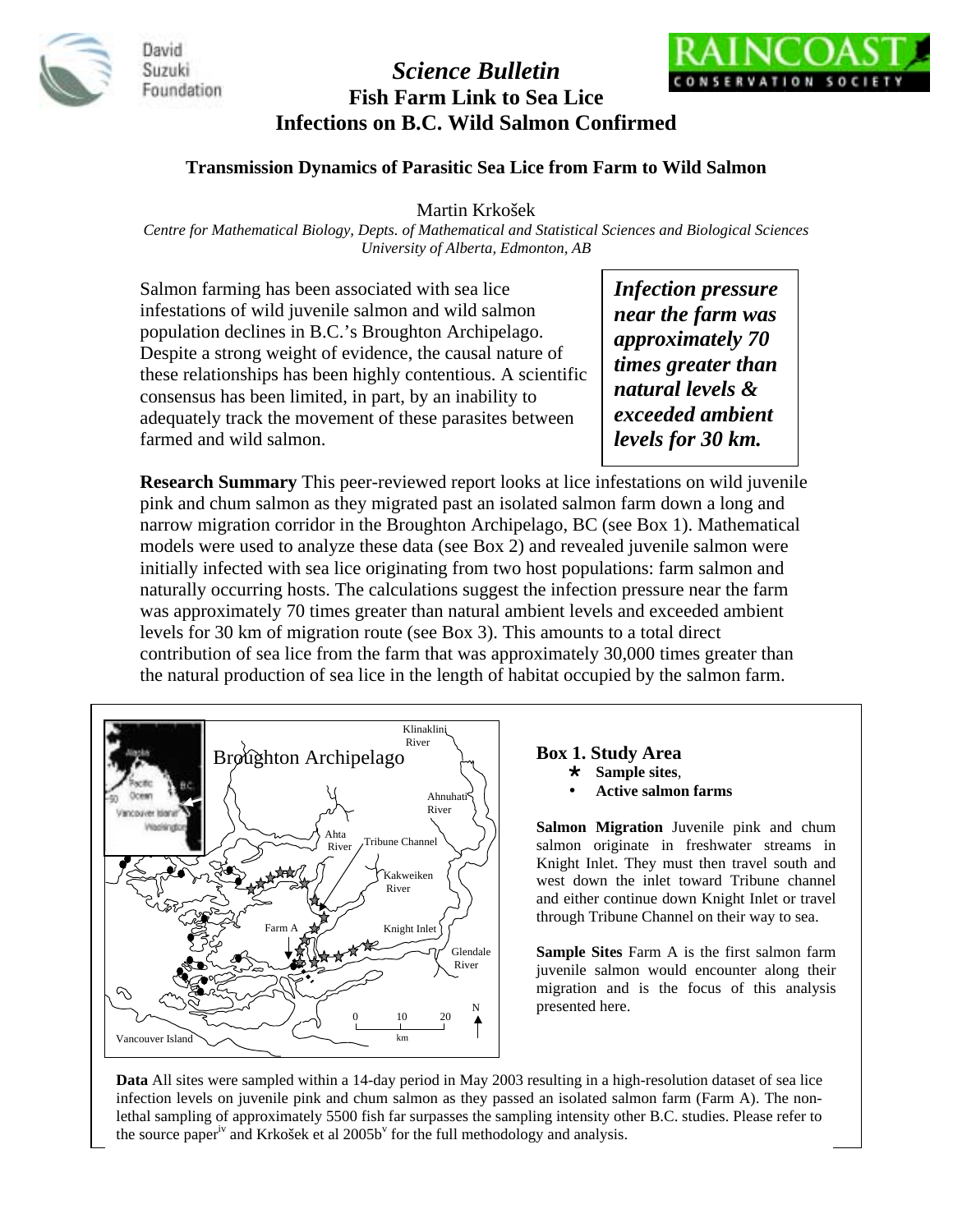# **Second Generation of Farm-Origin Lice Causes**

**Additional Infection** The results also show that lice, once transmitted to wild juvenile salmon, were transported down the migration route where they reproduced and re-infected the wild juvenile salmon. Inclusion of this second generation of lice raises the farm-origin infection pressure above natural levels for approximately 75 km of migration route resulting in a total direct and indirect contribution of sea lice that was 200,000 times greater than the natural production of sea lice

*These data satisfy even the most conservative benchmark for proof - this is the definitive work on the issue.*

in the length of habitat occupied by the salmon farm. This transport and reproduction of farm-origin lice raises the possibility for disease growth and spread to other wild salmon populations up and down the coast.



Life Cycle The two main stages are free-swimming planktonic larvae and attached parasites. Free-swimming larvae must attach to a host fish and the first attached stage is the copepodid (orange), which then develops through chalimus (green) and motile (blue) stages. Motile lice include sexually reproductive adults, whose progeny are released into the water column as planktonic larvae, completing the lifecycle.

**Transmission Dynamics** The model combines the sea lice lifecycle with interactions among farmed salmon, alternate natural hosts, and wild out-migrating juvenile salmon. The graphs illustrate how juvenile salmon, which enter the marine environment free of lice, migrate past salmon farms and are infected with sea lice. The second spike in lice is from reproduction by the farm-origin lice on the wild fish, after the wild fish have moved on past the farm.

The transmission dynamics of lice between farmed and wild juvenile salmon follow the progression shown by the thick grey arrows. Larvae are produced by farmed salmon, disperse into the surrounding environment, infect juvenile salmon, and subsequently mature and reproduce on the wild fish.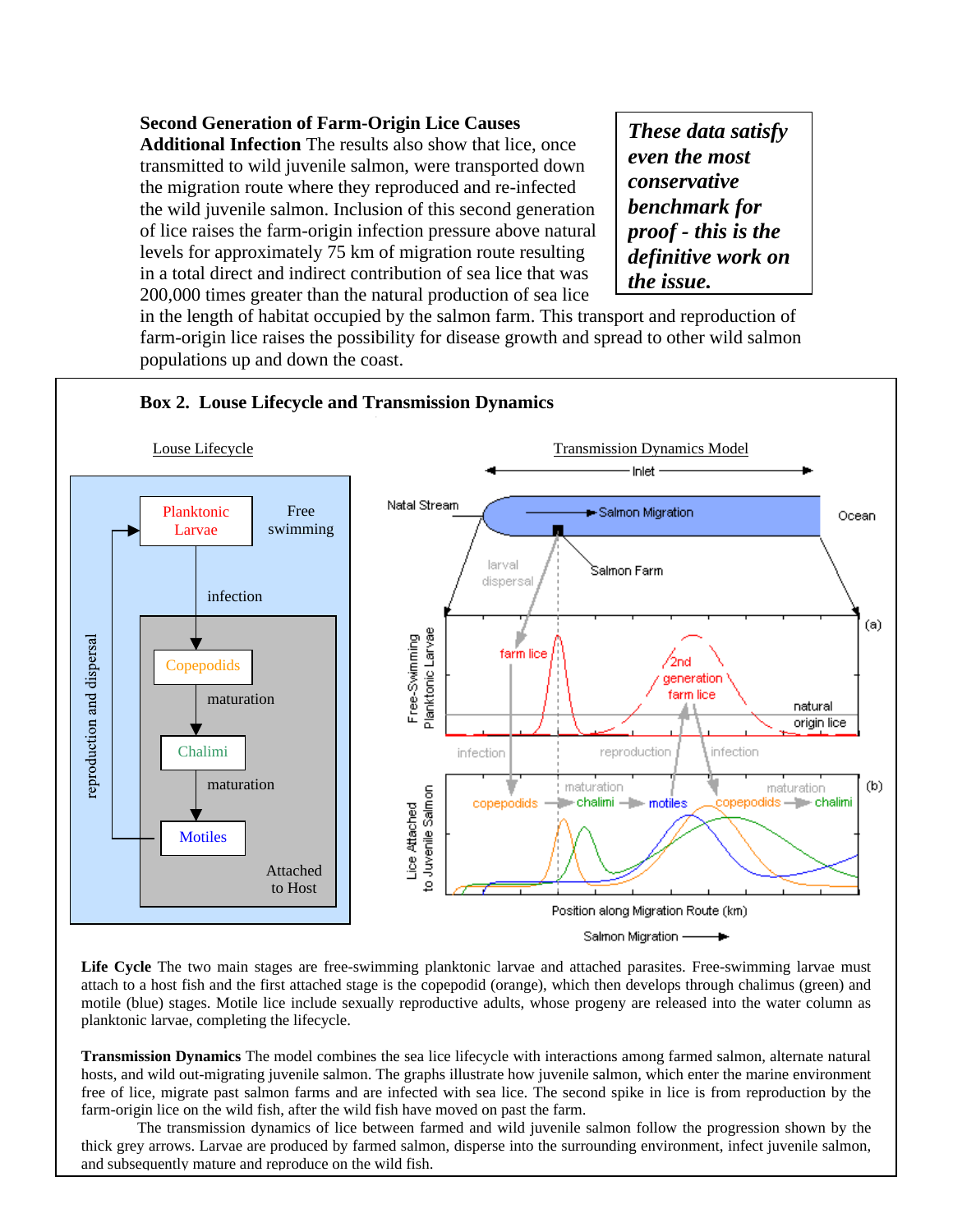**Sea Lice (***Lepeophtheirus salmonis* **and** *Caligus clemens***i)** Sea lice have two distinct phases in their lifecycles – planktonic and parasitic. Planktonic larvae float freely in the water and allow lice to be transmitted between wild and farmed salmon. During the second, parasitic phase, lice attach themselves to a host salmon and feed on the surface of the fish – leading to increased disease and sometimes death in their infected hosts (See Box 2).

### **Links to Salmon Farms**

Several European studies have correlated salmon farming with sea lice infestations of wild fish<sup>i</sup>. Several studies in B.C have examined this correlation and one study found that wild pink juvenile salmon were more heavily infected in salmon farming areas than in areas with no salmon farms<sup>ii</sup>. An additional study analyzed these relationships and discounted other non-salmon farm variables<sup>iii</sup>. The study described here is the first to quantify the spatial footprint of sea lice transmission from farm to wild salmon and track the subsequent farm-origin lineage of lice that infected wild salmon  $\dot{N}$ .

These data, due to the massive sampling effort and the unequivocal nature of the conclusions, satisfy even the most conservative benchmark for proof - this is the definitive work on the issue. Sea lice counts released by Stolt Sea Farms confirm that study captures an average farm with sea lice numbers and stocking densities well within industry norms. Therefore the resultant transmission data are to be viewed as a conservative estimate of the impact of an "average" farm in the Broughton Archipelago.





#### **Box 3. Model Agrees With Field Data**

**Graph (b)** shows the model's inferred origins and spatial profiles of sea lice larvae that would be required to produce the patterns seen in the data (a). The red lines depict the location and relative abundances of planktonic larvae whose origin can be traced back to farmed salmon either directly or through one generation of lice.

**Panels (a),** above on the left, show actual louse abundances on juvenile pink and chum salmon as they passed Farm A, located at *x*=0. Points with 95% confidence bounds correspond to field data and the solid lines are the best fit of the model to the data.